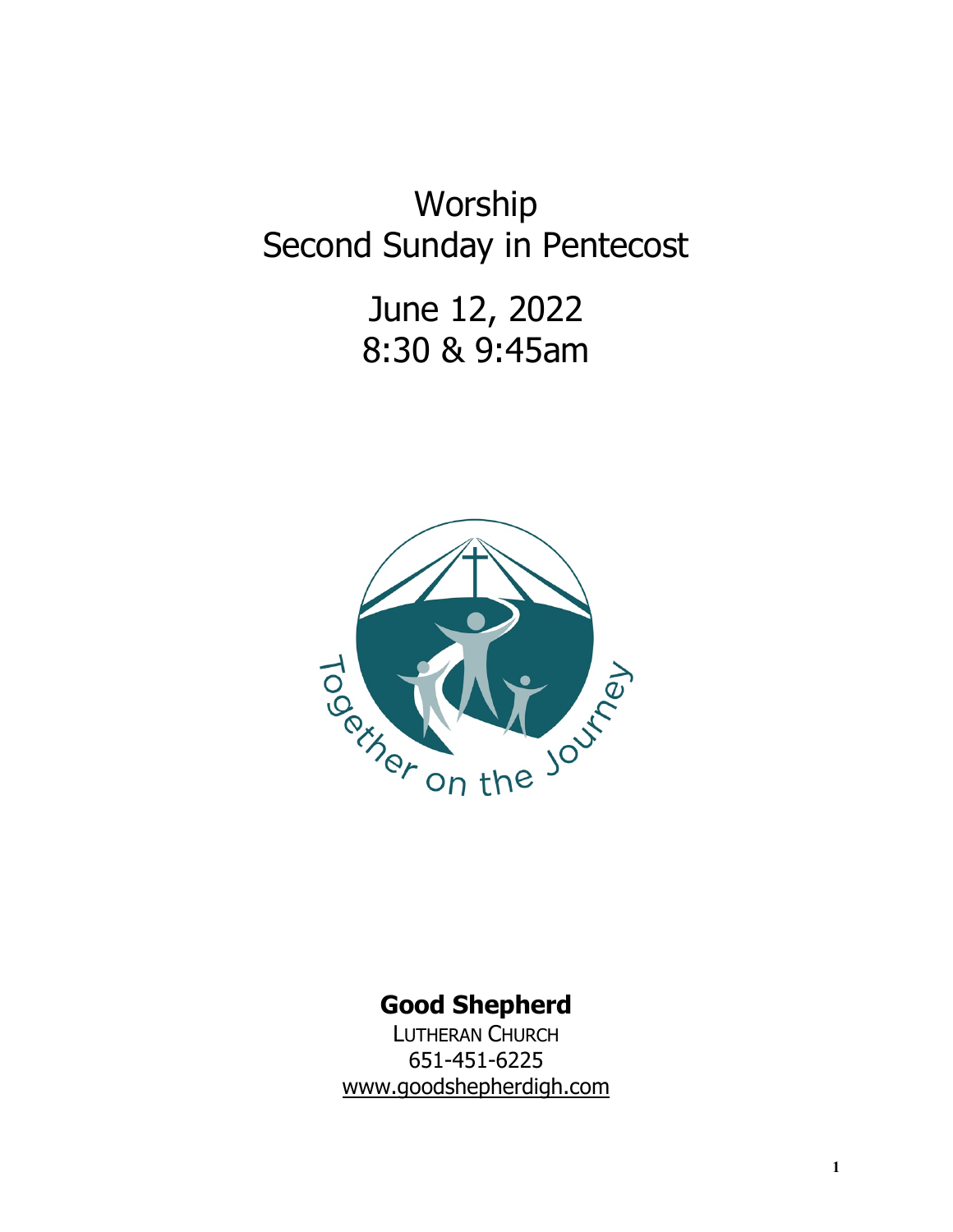# **Welcome to Worship**

# Whether one's feet are big or small, fresh or worn, running or crawling Good Shepherd Lutheran Church is: Together on the Journey, Sharing God's Love

#### **PRELUDE**

#### WELCOME & ANNOUNCEMENTS

#### GREETING

All may make the sign of the cross, the sign marked at baptism

- L. Welcome in the name to the holy Trinity, one God, whose mercy endures forever.
- **C. Amen.**

# SONG "*Joyful, Joyful We Adore Thee"*

**Joyful, joyful we adore thee, God of glory, Lord of love! Hearts unfold like flow'rs before thee, praising thee, their sun above. Melt the clouds of sin and sadness, drive** the gloom of doubt away. Giver of immortal gladness, fill us with the light of day.

All thy works with joy surround thee, earth and heav'n reflect thy rays, stars and angels sing around thee, center of unbroken praise. Field and forest, vale and mountain, flow'ry meadow, flashing sea, chanting bird, and flowing fountain call us to rejoice in thee.

Thou art giving and forgiving, ever blessing, ever blest, wellspring of the joy of living, **ocean-depth of happy rest! Thou our Father, Christ our brother, all who live in love** are thine; teach us how to love each other, lift us to the joy divine!

#### CONFESSION & FORGIVENESS

L. Seeking reconciliation with God and neighbor, let us remember the gift of baptism and confess our sin.

*Silence for Reflection*

**C. God of mercy,** 

we confess that we have sinned against you, against one another, and against the earth entrusted to our care. We are worried and distracted by many things, and we fail to love you above all else. We store up treasures for ourselves and turn away from our neighbors in need. Forgive us, that we may live in the freedom of your Son, **Jesus Christ our Lord. Amen.** 

- L. When we were laid low by sin and guilt, God made us alive together with Christ, forgiving us all our trespasses for freedom Christ has set us free: Rejoice in this Good News!
- **C. Amen.**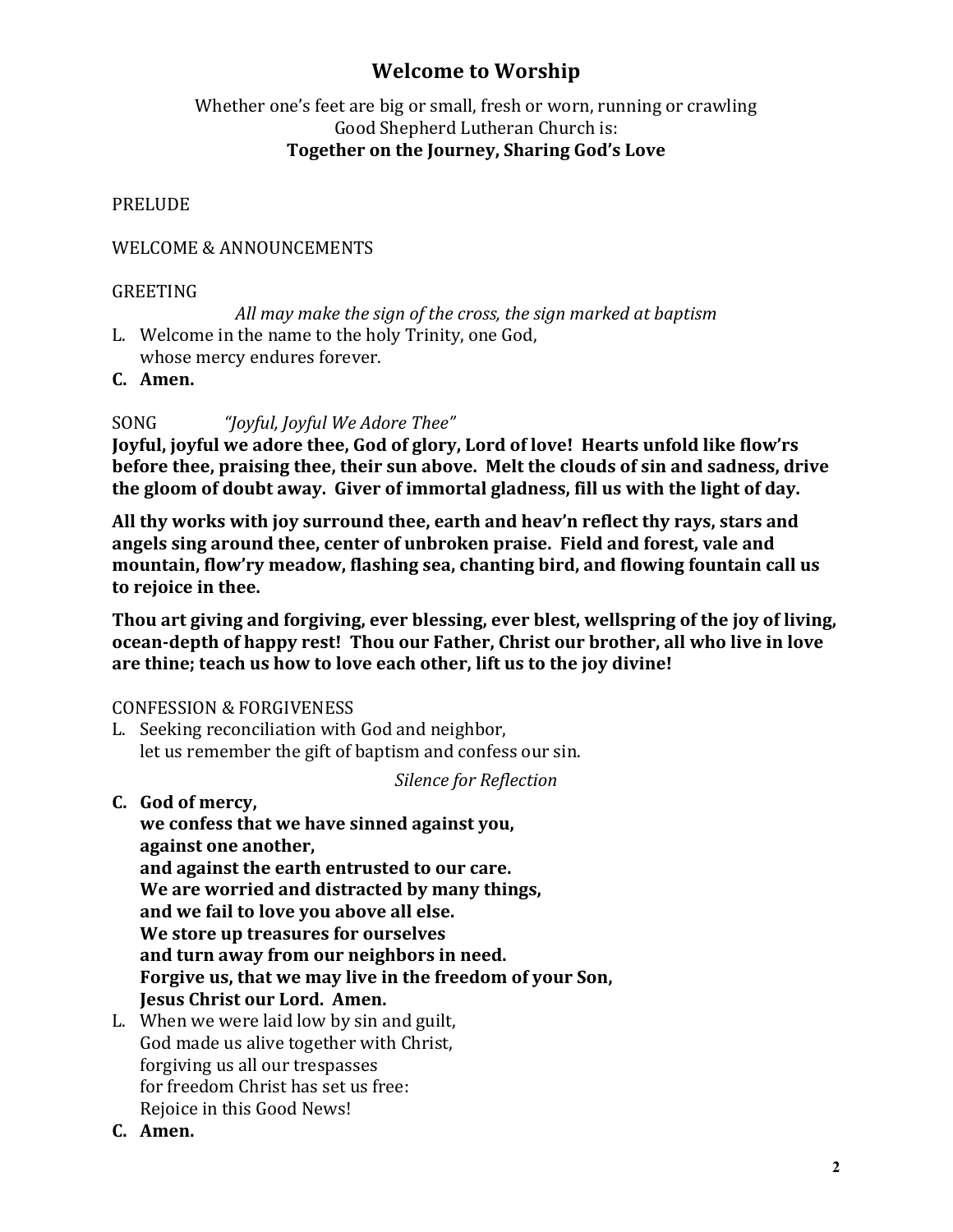SONG OF PRAISE *"What a Beautiful Name it Is"* You were the Word at the beginning, one with God the Lord Most High. **Your hidden glory in creation, now revealed in you, our Christ.** What a beautiful name it is, what a beautiful name it is, the name of Jesus Christ my King. What a beautiful name it is, **nothing compares to this. What a beautiful name it is, the name of Jesus.** 

#### PRAYER OF THE DAY *(from Psalm 8)*

- L. The grace of our Lord Jesus Christ, the love of God and the Communion of the Holy Spirit be with you.
- **C. And also with you.**
- L. Let us pray together,
- C. Out of the mouths of babes and infants, you have founded a stronghold of love and created us as family. What are human beings that you should care for them?! **Nevertheless, you are nearby and relate to us as a father to son, and a son to the** spirit. Restore us to that life-giving relationship as a mother would gather her chicks under her wings. Amen.

SACRAMENT OF HOLY BAPTISM (9:45) Koston Alexander Paredes

(All those who are able, please stand) GOSPEL ACCLAMATION Spirit of the Living God, fall fresh on me. Spirit of the Living God, fall fresh on me. Melt me, mold me, fill me, use me. Spirit of the Living God, fall fresh on me.

BIBLE READING John 16:12-16

"I have much more to say to you, but you can't handle it now. However, when the Spirit of Truth comes, he will guide you in all truth. He won't speak on his own, but will say whatever he hears and will proclaim to you what is to come. He will glorify me, because he will take what is mine and proclaim it to you. Everything that the Father has is mine. That's why I said that the Spirit takes what is mine and will proclaim it to you. Soon you won't be able to see me; soon after that, you will see me."

#### The Word of the Lord. **C. Thanks be to God!**

(Please be seated)

MESSAGE Pastor Leesa Soderlind

(All those who are able, please stand) SONG OF THE DAY *"All Creatures of Our God and King"* 

All creatures of our God and king, lift up your voice and with us sing, alleluia, alleluia! Thou burning sun with golden beam, thou silver moon with softer gleam: **Alleluia, alleluia, alleluia, alleluia, alleluia!**

Thou rushing wind that art so strong, ye clouds that sail in heaven along, alleluia, alleluia! Thou rising morn in praise rejoice, ye light of evening find a voice: **Alleluia, alleluia, alleluia, alleluia, alleluia!**

Let all things their Creator bless, and worship God in humbleness, alleluia, alleluia! To God all thanks and praise belong! Join in the everlasting song: **Alleluia, alleluia, alleluia, alleluia, alleluia!**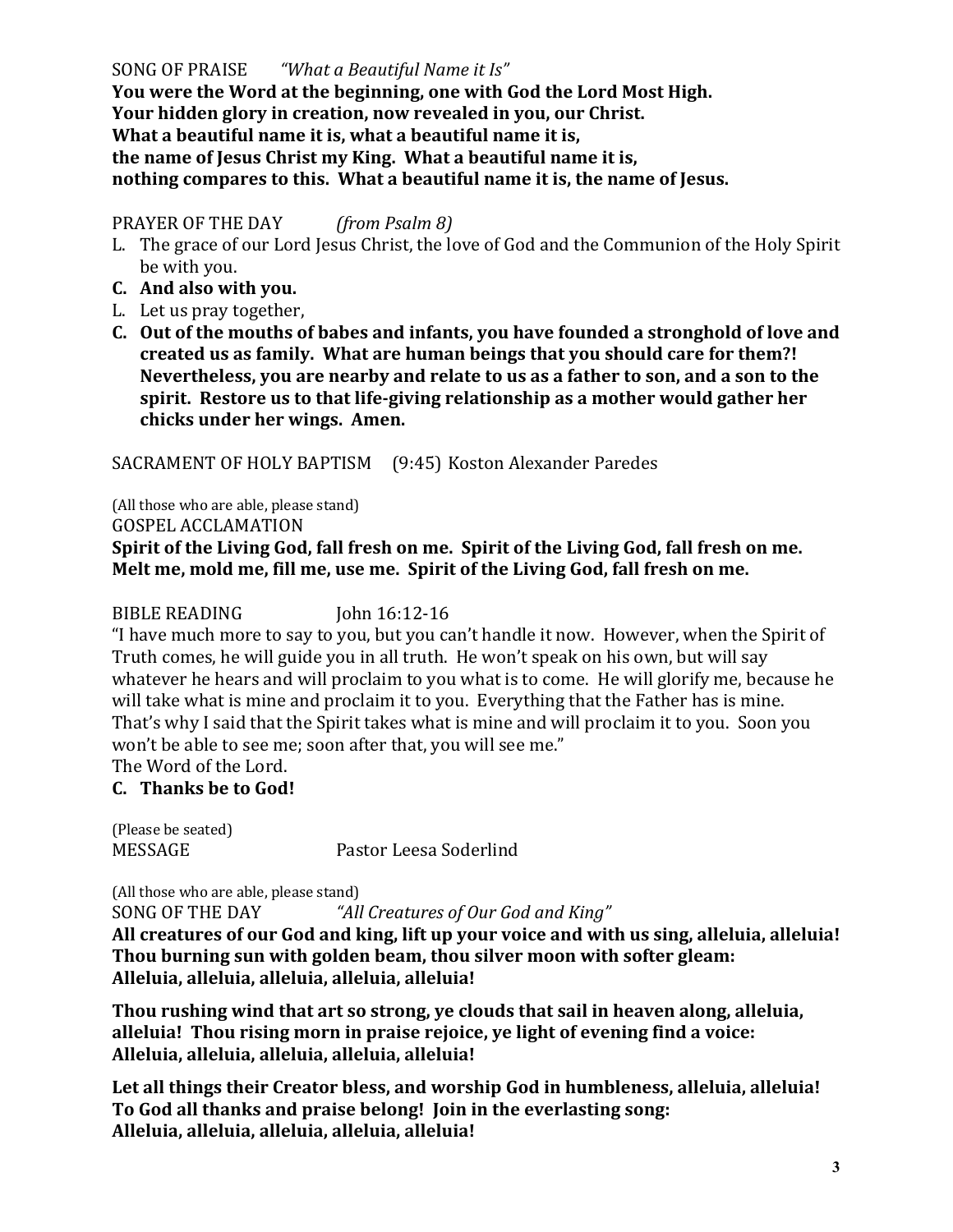#### AFFIRMATION OF FAITH

**We belong to God, Creator of all that is and all that is to come,** abundant provider of the gifts in this life and the gifts in our own hearts. It is God alone who gives life, who is generous beyond measure with grace and blessing.

We follow Christ, whom God sent to teach and heal, to show us a new way to live, with love and trust and courage, with joy and generosity. In this faith Jesus gave of himself, even his very life. **He was crucified and buried; yet God raised him from death,** and he lives among us and grants his spirit to us.

We live by that Holy Spirit, and entrust ourselves to the Spirit's guidance and empowerment. As members of the church, the Body of Christ, **we devote ourselves to lives of love,** rejoicing in the power of forgiveness, the reality of resurrection, and the mystery of eternal life. Amen.

#### PRAYERS OF THE PEOPLE

*You are invited to sing "The Spirit Intercedes for Us" before and after prayers* The Spirit intercedes for us with sighs too deep for words to express oh, oh, oh. The Spirit intercedes for us with sighs too deep for words to express oh, oh, oh.

#### INVITATION TO OFFERING *(Luke 24:47)*

L. Christ calls us to participate in a mission of reconciliation throughout the world – inviting us to participate in the building up of the body of Christ, where justice and peace prevail. Let us give generously fo our time, talents, and treasure to foster this mission.

OFFERING You can place your offering in the plate upon entering or leaving *worship.* Or you may give online at our website. *Thank you for your generosity.*

#### OFFERING PRAYER

**C.** O God, we bring to you our offering, and ask you to bless it and use it to make **your reign known in the world. In Jesus' name, we pray. Amen.** 

#### OFFERTORY SONG *"The Doxology"*

**Praise God, from whom all blessings flow; praise God, all creatures here below;** praise God above, ye heav'nly host; praise Father, Son, and Holy Ghost.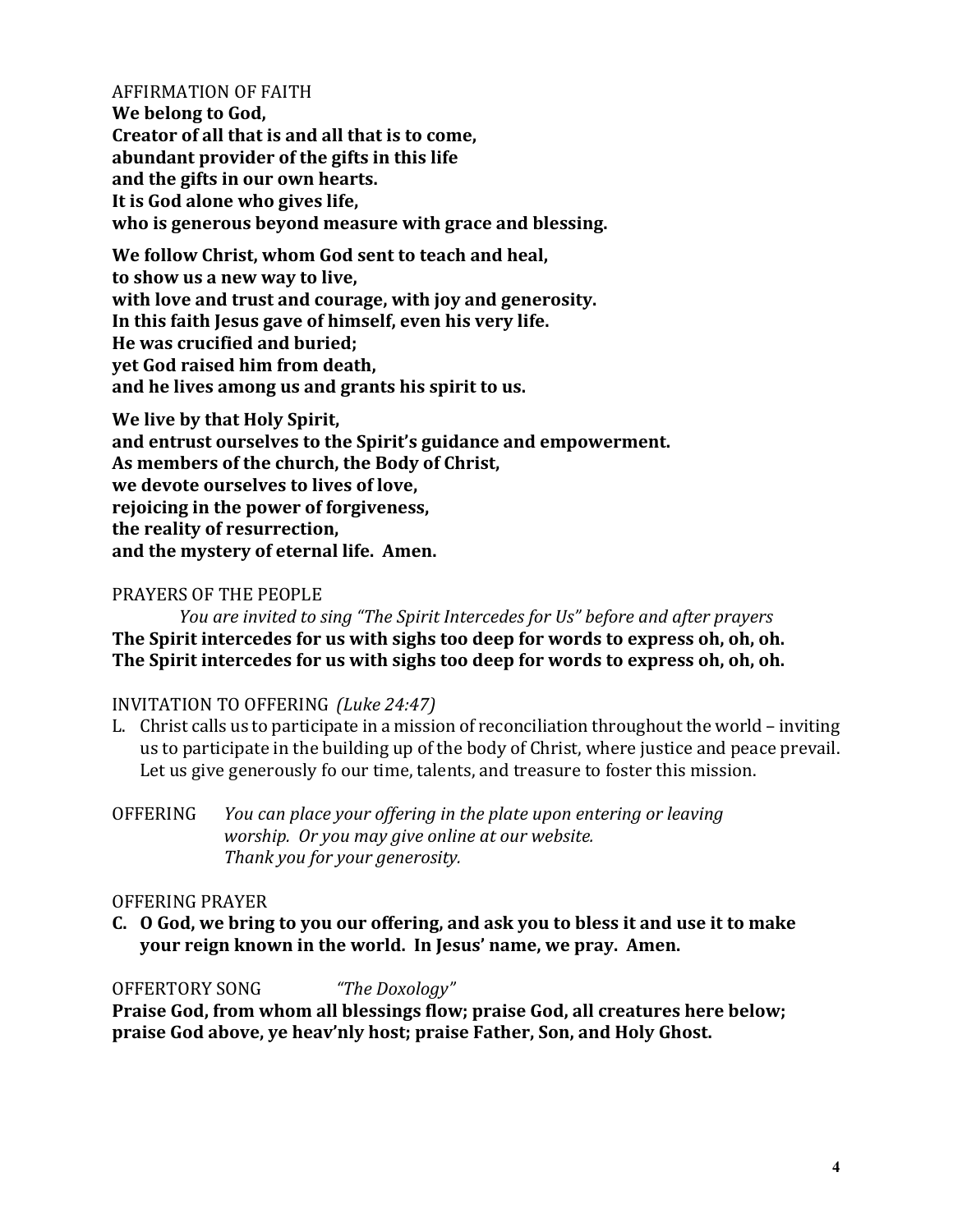# WORDS OF INSTITUTION

#### THE LORD'S PRAYER

Our Father, who art in heaven, hallowed be thy name. Thy kingdom come, thy will be done, on earth as it is in heaven. Give us this day our daily bread. And forgive us our trespasses, as we forgive those who trespass against us. And lead us not into **temptation, but deliver us from evil. For thine is the kingdom, and the power, and** the glory, forever and ever. Amen.

COMMUNION DISTRIBUTION

COMMUNION BLESSING

#### COMMUNION PRAYER

God of love, as you have blessed this meal, bless now our work and our words, that we may extend your welcome to the world in what we do and by who we are. May the Spirit's power make it so. Amen.

#### BLESSING

L. The blessing of God, source of life, power of life. redeemer of life, is with you now and always.

**C. Amen.**

SONG *"Let All Things Now Living"* 

Let all things now living a song of thanksgiving to God the creator triumphantly raise, who fashioned and made us, protected and stayed us, who still guides us onto the end of our days. God's banners are o'er us, God's light goes before us, a pillar of fire shining forth in the night, till shadows have vanished and darkness is banished, as **forward we travel from light into light.** 

#### DISMISSAL (Acts 2)

- P. Go in peace. The Spirit sends us forth to serve.
- **C. Thanks be to God.**